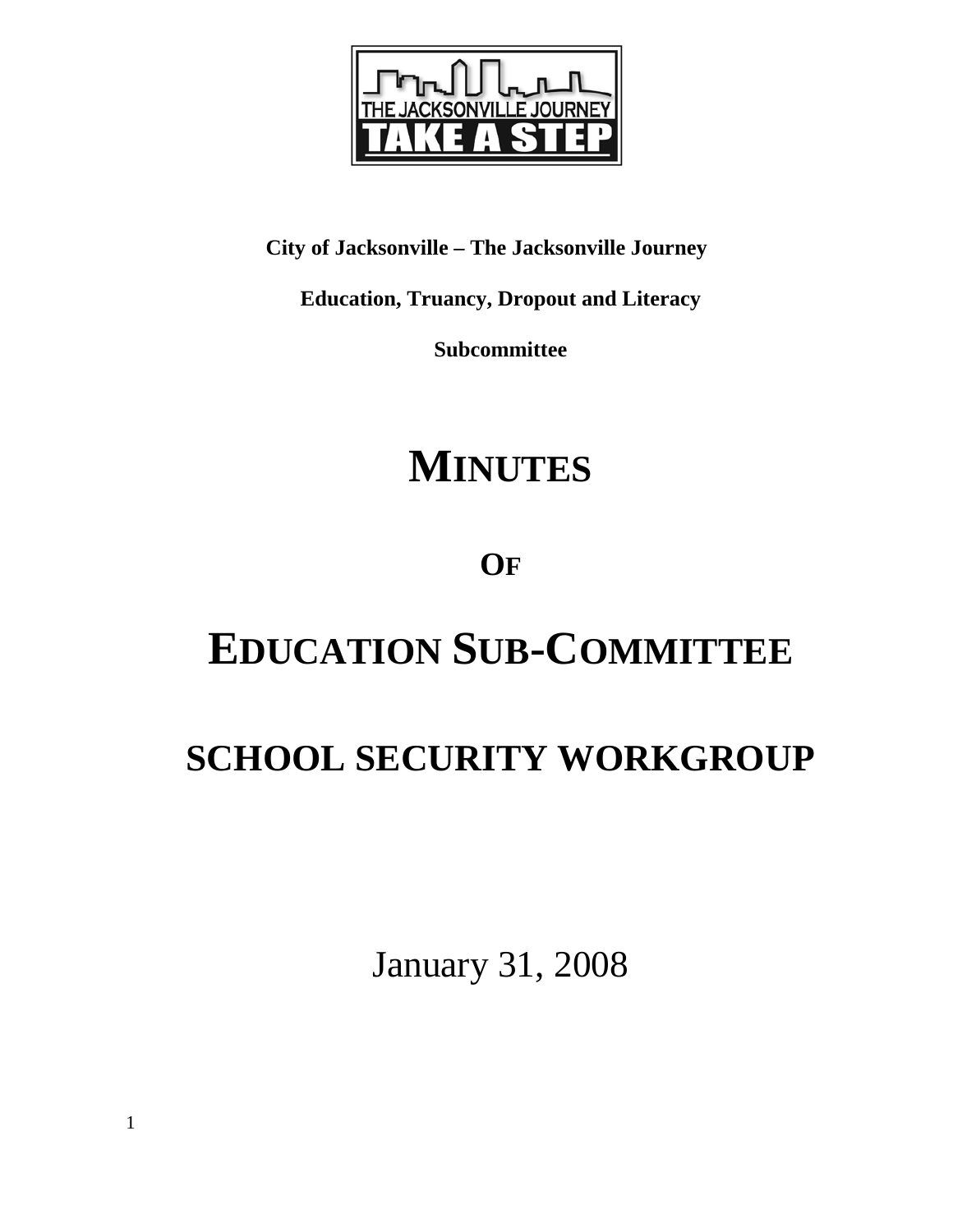# **The Jacksonville Journey – Education, Truancy, Dropout and**

# **Literacy Sub-Committee**

# **School Security Workgroup**

## **January 31, 2008**

### **9:00 a.m. Meeting**

**PROCEEDINGS before the Jacksonville Journey – Education Sub-Committee, School Security Workgroup taken on Thursday, January 31, 2008, Edward Ball Building, 8th Floor, Room 851 – 214 N. Hogan Street, Jacksonville, Duval County, Florida commencing at approximately 9:15 a.m.** 

**School Security Workgroup** 

**Skip Cramer, Chair Tony Bellamy, Member Nancy Broner, Member Bobby Deal, Member Carolyn Floyd, Member Joe Henry, Member Nongongama Majova-Seane Paul Perez, Member**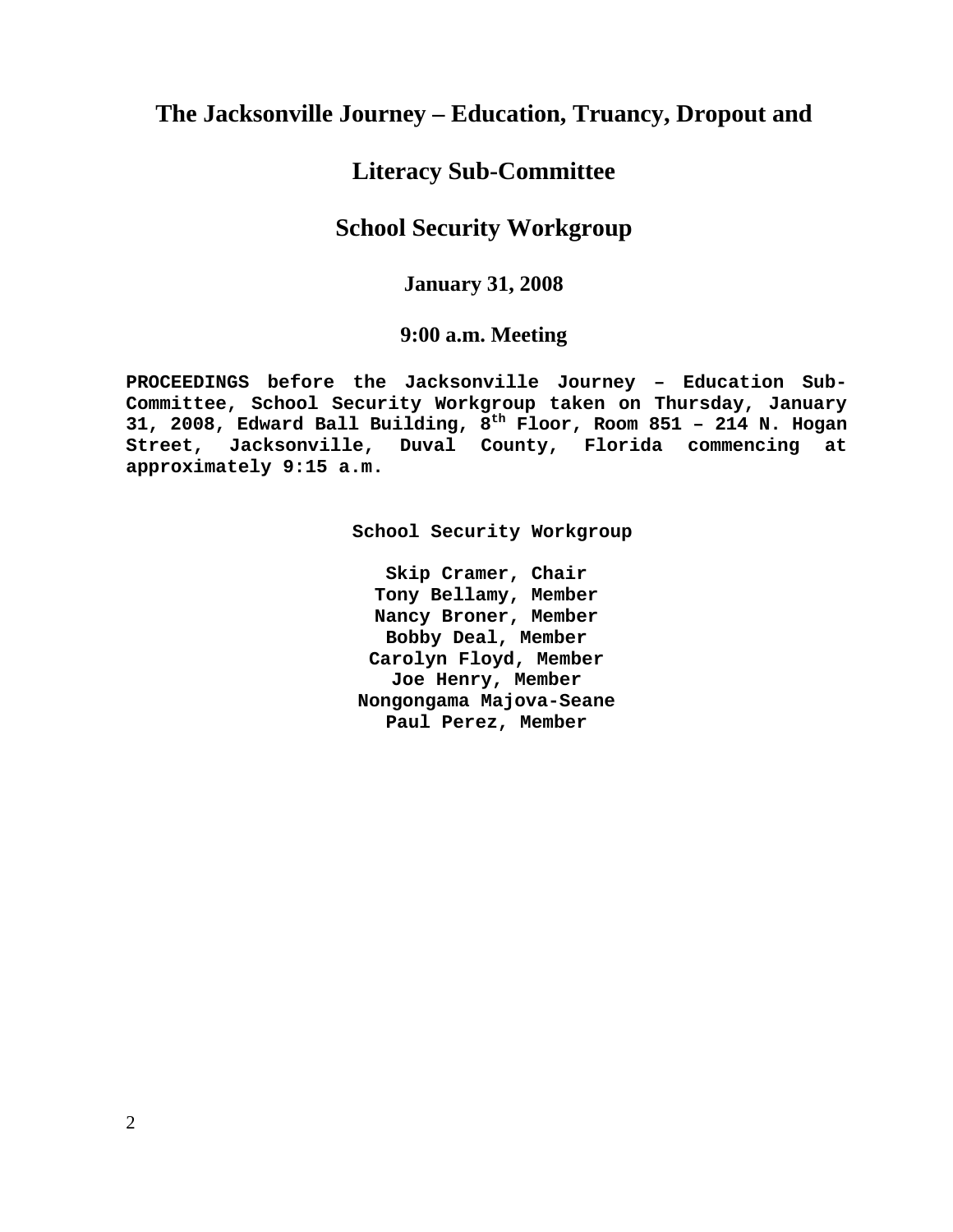## **APPEARANCES**

#### **COMMITTEE CHAIRS & MEMBERS:**

SKIP CRAMER, Chair TONY BELLAMY, Member JOE HENRY, Member CAROLYN FLOYD, Member

#### **ABSENTEE MEMBERS:**

Nancy Broner Bobby Deal Nongongama Majova-Seane Paul Perez

### **STAFF:**

Misty Skipper Renee Brust Alice Checorski

#### **OTHERS PRESENT:**

Suzanne Jenkins, Neighborhood Safety Sub-Committee W. Earl Kitchings, Education Sub-Committee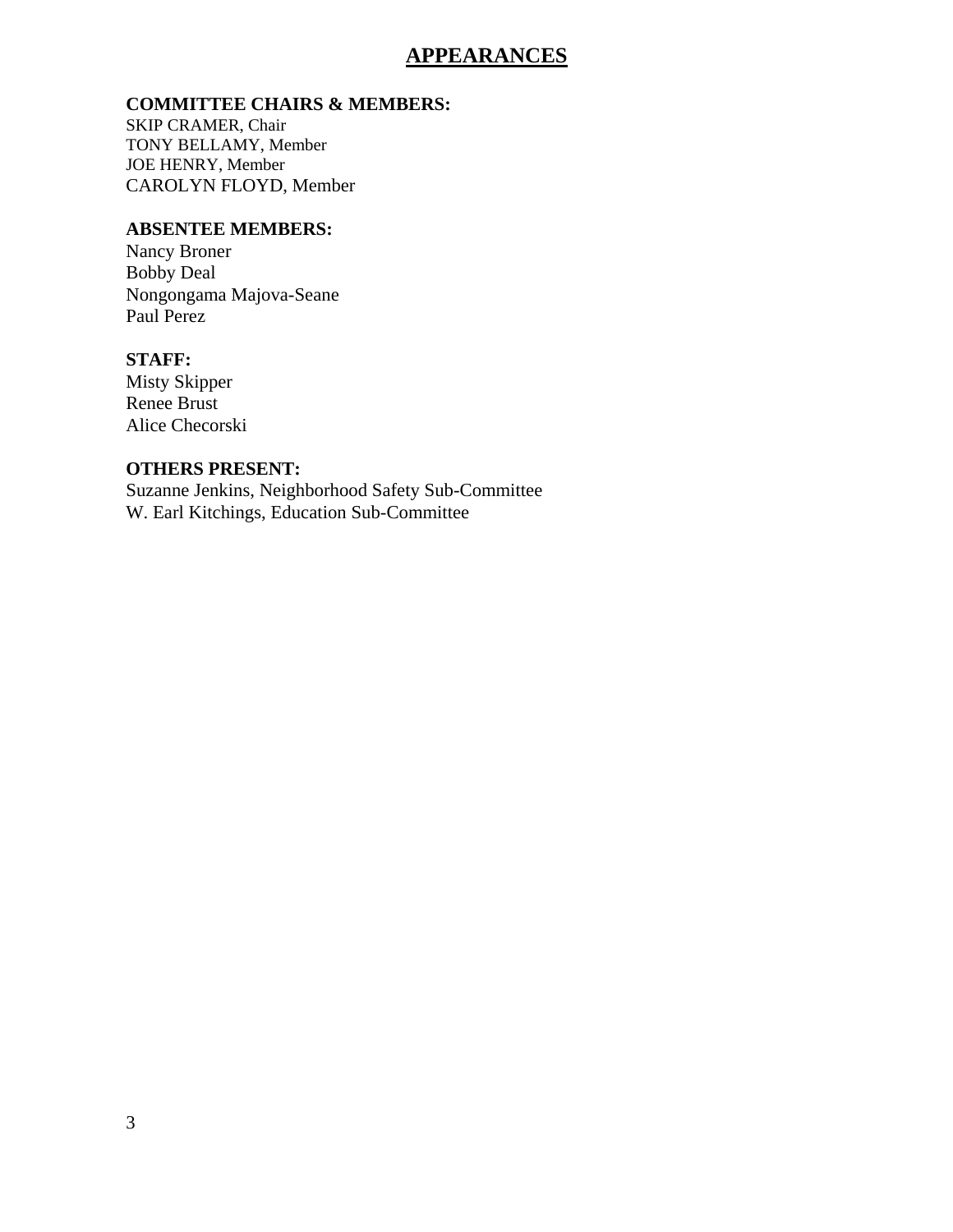#### **PROCEEDINGS**

January 31, 2008

Education Sub-Committee, Early Learning Workgroup 9:15 a.m. **Call to Order and Comments.** Skip Cramer, Chair, called the meeting to order at approximately 9:15 a.m.

#### **1. Purpose of Meeting.**

 Discuss the Mayor's crime initiative, *The Jacksonville Journey – Take a Step* Education, Truancy, Dropout and Literacy Subcommittee, School Security Workgroup.

Chairman Cramer provided a handout summarizing each of the Subcommittee charters to identify cross-cutting initiatives being addressed by two or more of the subcommittees. Mr. Cramer referred the workgroup to page 71 of the recently released JCCI Quality of Life Study titled "Serious Student Conduct Violations" noting that school superintendents, SROs, State Attorney's Office and principals can give us answers to help with security problems. Representatives present from other subcommittees were invited to share their committee updates. Chairman Cramer will invite representatives from school security, SROs and the Office of General Council to attend the next meeting. OGC will be able to explain the legal parameters for operating within school security.

 The State Attorney's Office will be invited to share how well resources are being used and what do they suggest for intervention and law enforcement.

Joe Henry, Law Enforcement Subcommittee, shared the recommendations from the subcommittee's School Safety Workgroup.

4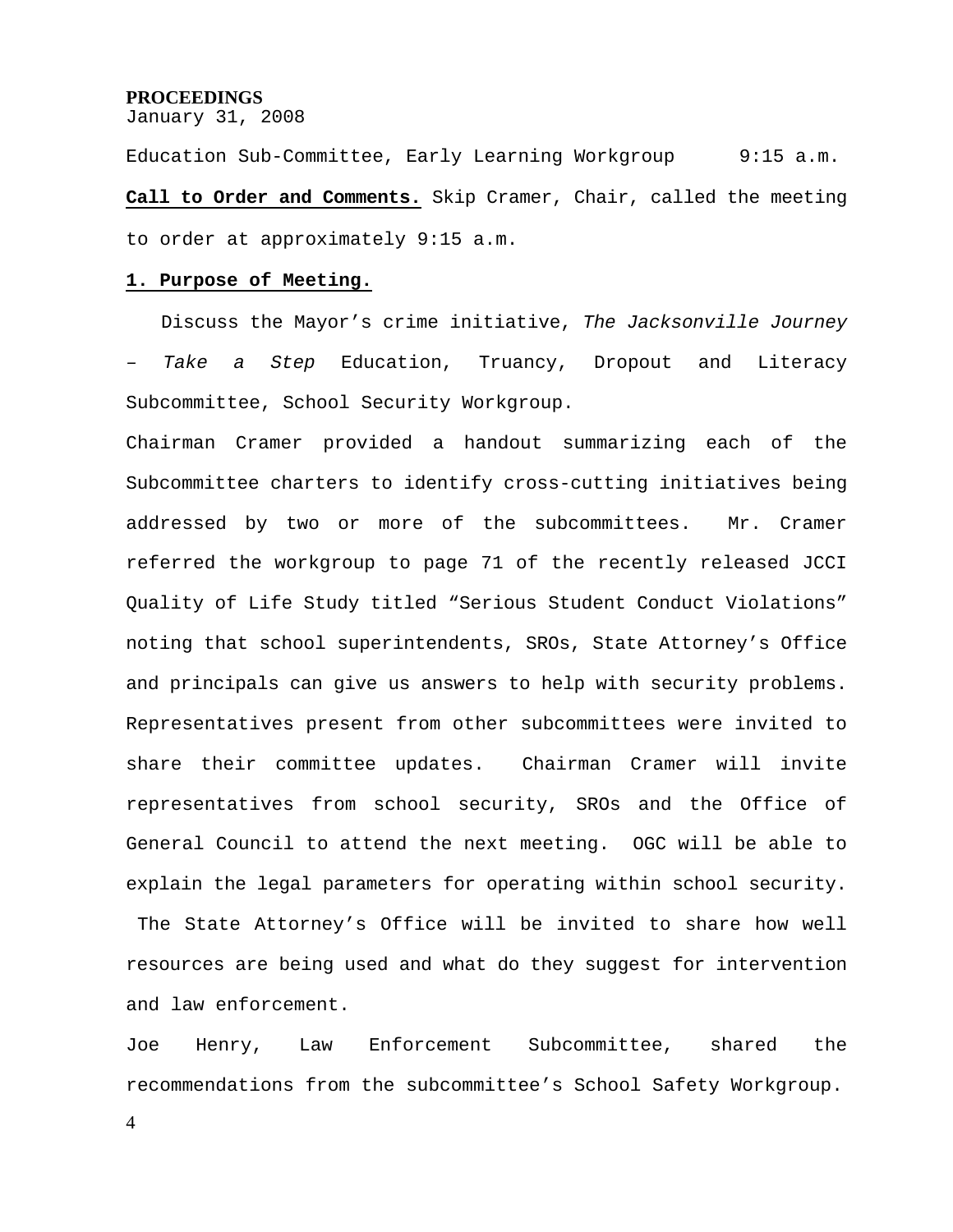Prior to Mr. Henry's report, Misty Skipper discussed the organizational structure of the subcommittees and their respective workgroups with a focus on the potential that some workgroups might overlap. Both Renee Brust and Suzanne Jenkins stated that in the Education Subcommittee and Neighborhood Safety and Stability Subcommittee meetings, questions were raised as to what others are doing with regard to school safety.

To that end, Chairman Cramer invited them to join forces, identify joint issues and provide updates at today's meeting. The workgroup will then identify specific recommendations that would include as detailed a cost analysis as possible.

Mr. Henry reported that the Law Enforcement School Safety Workgroup recommended the review and/or development of school safety plans; use of technology such as metal detectors and video surveillance cameras; and development of a pilot program for mandatory school uniforms to determine if this is an effective tool.

Suzanne Jenkins, Neighborhood Safety and Stability Subcommittee member, reported that they are looking at recommendations from the short-term, mid-term and long range aspects. The subcommittee developed a "weather map" of crime density identifying 11 specific high crime areas, which would be a helpful tool for other subcommittees.

At this time, Carolyn Floyd, Positive Youth Development subcommittee, joined the meeting. Ms. Floyd stated that 8-10% of the students are creating 100% of the problems.

5 The group discussed the need to develop a Problem Matrix with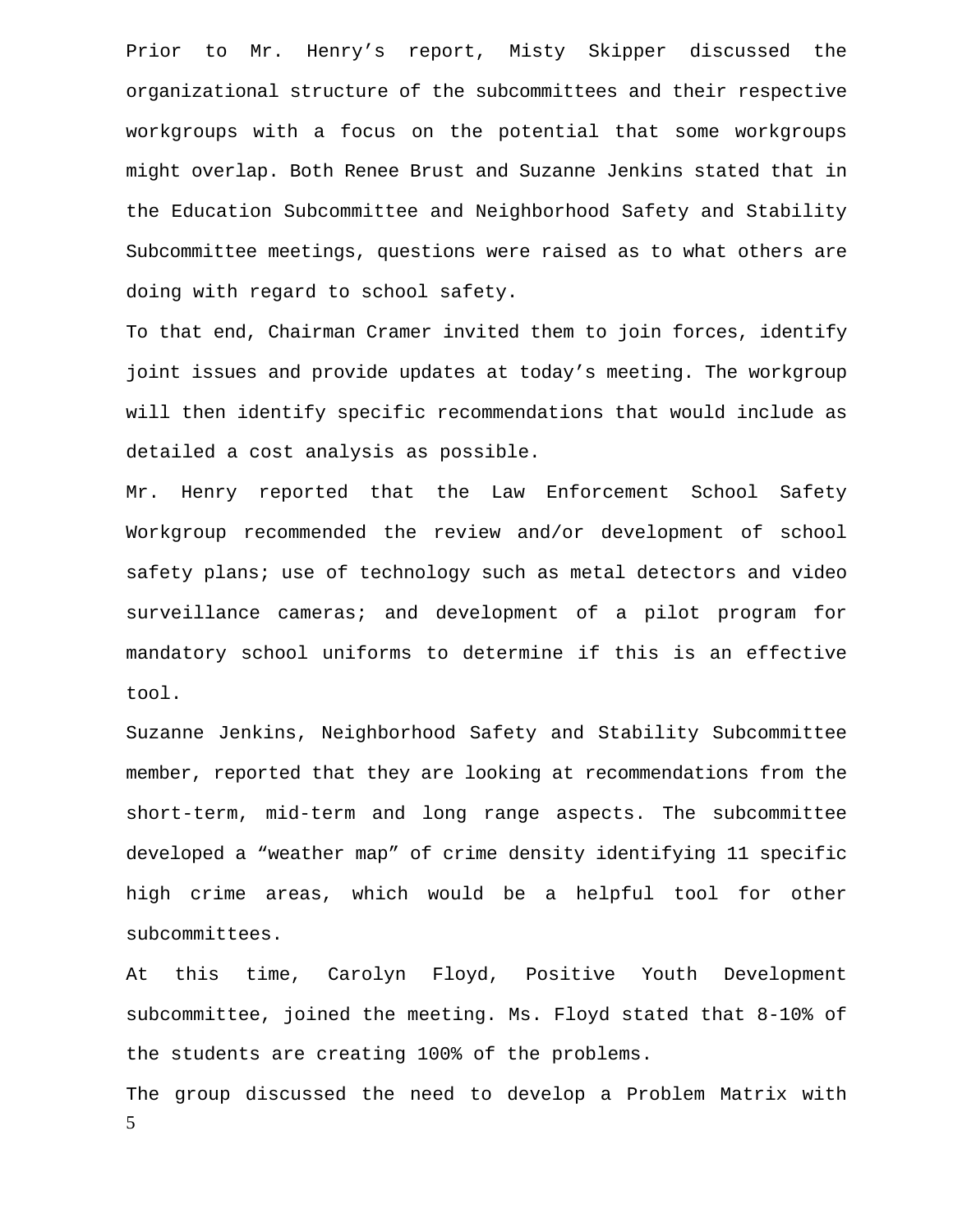priorities for short-term solutions, mid-term and long range recommendations.

Tony Bellamy will request input from the principals to identify specific problems at their respective schools and determine what needs to be addressed now in terms of school safety. Mr. Bellamy will report to the workgroup at the next meeting on February 20, 2008.

Carolyn Floyd, Positive Youth Development subcommittee, reported that parents have not been included in the equation.

The workgroup discussed the need for leadership and accountability and including the SACs and CPACs to encourage neighborhood involvement. The goal is to build a bridge between the school and the community.

Joe Henry recommended holding academic pep rallies, defining SRO roles and responsibilities, create long-term authority to review the Duval County School safety plans and make recommendations. Ms. Jenkins raised the question as to what the difference in numbers is between graduation and certificate of completion. Chairman Cramer replied that the Education Subcommittee is looking at the dropout rate.

At this time, Chairman Cramer invited comments from the public. W. Earl Kitchings introduced himself as a member of the Education Relevancy Workgroup. He recommended inviting student leaders so we can hear what the problems are from the ground level. Mr. Kitchings referred to a study completed by Dr. Michael Hallett for the Intervention Subcommittee which included a map of 2004-05 delinquency statistics in Duval County.

6